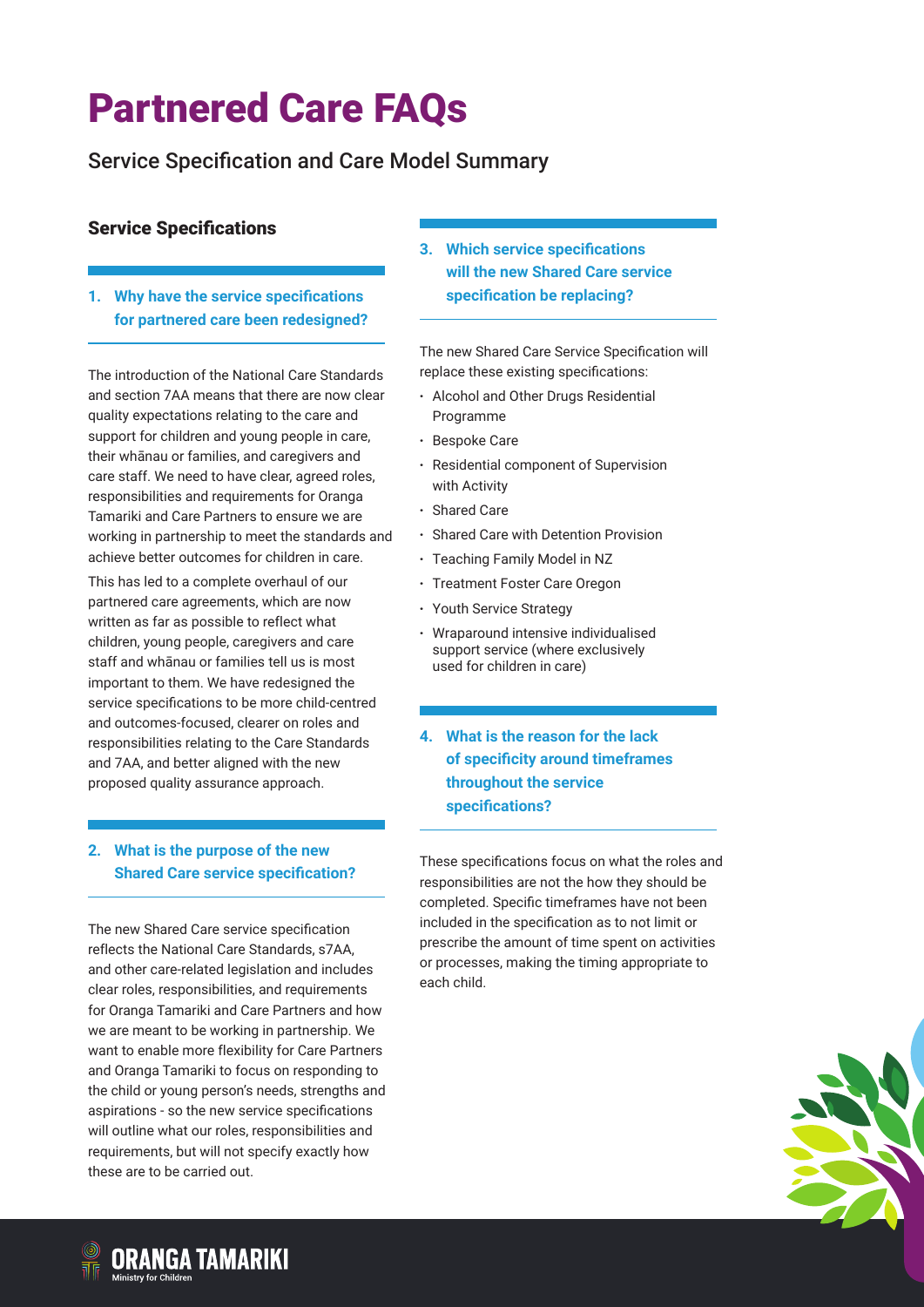### Service Specification and Care Model Summary

**5. What is the escalation process if there is a disagreement around roles and responsibilities between Oranga Tamariki and partners?**

Both care partners and Oranga Tamariki bring valuable expertise to their working relationship. If either the care partner or Oranga Tamariki has a question or concern about whether the other party has met a responsibility outlined in this service specification or in an All About Me plan, or about whether the actions of the other party are best suited to the care of te tamaiti, there are mechanisms for raising this.

By applying the relationship principles outlined in Section 3.1 Working Together of the Shared Care service specification (found on the **[Service](https://orangatamariki.govt.nz/working-with-children/information-for-providers/partnered-care/service-specifications-and-care-model-summary)  [Specifications page](https://orangatamariki.govt.nz/working-with-children/information-for-providers/partnered-care/service-specifications-and-care-model-summary)** of the Oranga Tamariki website), ideally this matter can be handled promptly at local level by discussing directly with the people you are working with. Only then if needed, either party could escalate the discussion to their supervisor.

#### **6. Which Youth Justice settings will the Shared Care service specification apply to?**

The Shared Care service specification will apply to the following four Youth Justice settings:

- · Remand homes
- · Community bail homes
- · Supervision with activity residential
- · Alcohol and other drugs residential

The key criteria in deciding this was that the Care Standards apply in all these environments, just was they would in a non-Youth Justice group home.

There are of course additional legal and

operational requirements for each of these Youth Justice settings. When these requirements are essential and overarching, they have been added into the service spec. If they are more specific to how particular partners do things, they can be recorded in the Care Model Summary.

**7. What service specification will be used for Whānau Care partners in the interim if their specification is not ready by 1 July?**

The Whānau Care service specification will be ready after 1 July. The Whānau Care partners have been very involved in the consultation and discussions around the development of this specification. They have been the driver for the changes and the way we frame this new specification, so they are very aware and understanding of the reasoning behind the length of time this is taking to finalise, so that we are able to get the document as close to right for them as we can.

In the meantime, the revised Shared Care service specification (which will be used from 1 July 2021) will apply and be named in their Outcome Agreement.

### Care Model Summary

#### **8. What is the purpose of the Care Model Summary template?**

The service specification will contain the core responsibilities, as these will be the same for all Care Partners. However, the way a partner might respond to the individual needs of the children in their care will be different according to partners' unique care models.

To capture this detail, there is a short template called the Care Model Summary that the Oranga Tamariki Contract Manager will ensure is



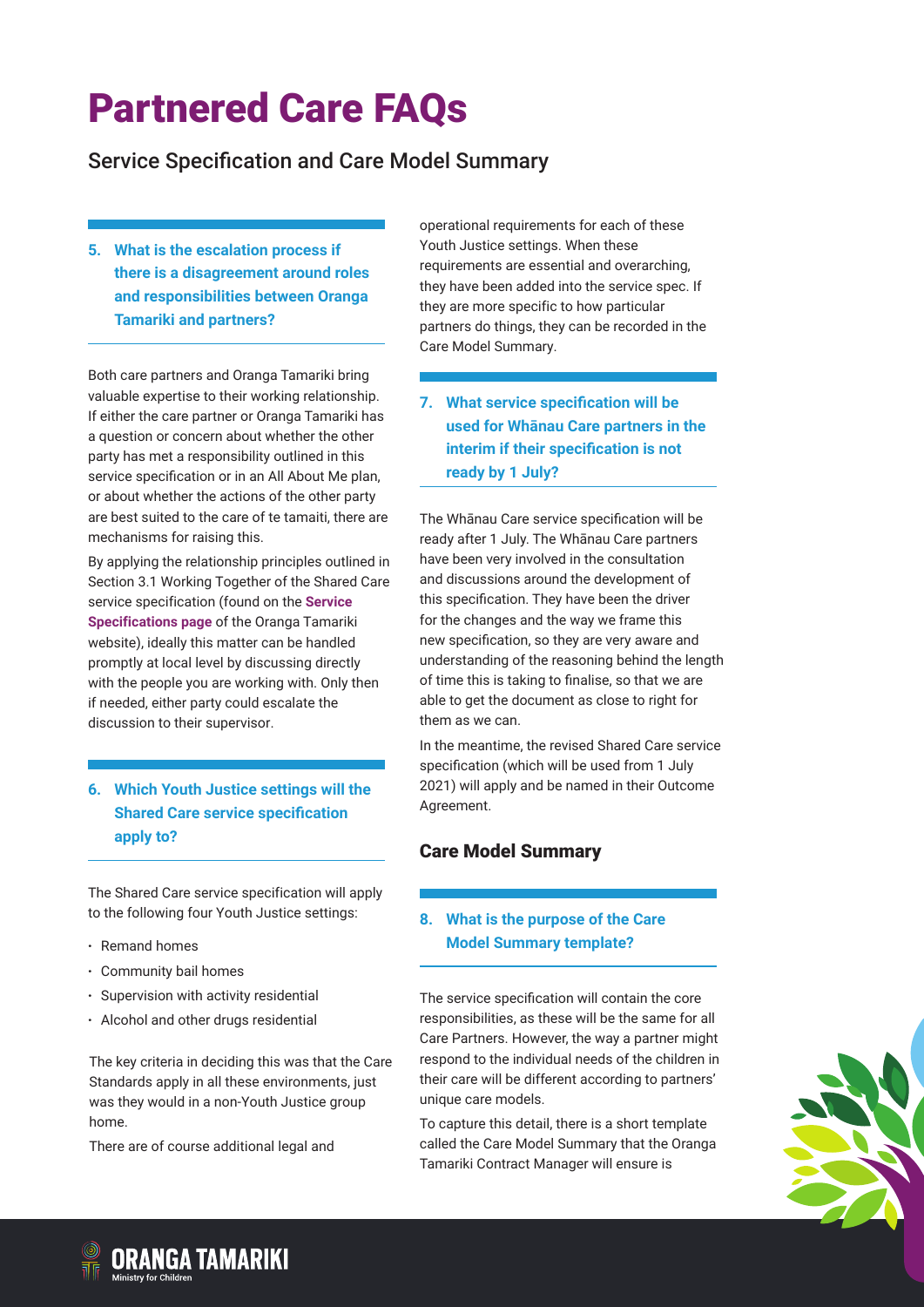## Service Specification and Care Model Summary

completed, in consultation with the care partner and any relevant Oranga Tamariki staff (including specialist teams, Care Leads and the budget manager) during the commissioning process before contracting. This template is a quick method of confirming details about the care response partners are providing. It is individual to each organisation and forms part of the Outcome Agreement (along with the service specifications).

The new Care Model Summary provides Oranga Tamariki with more information on the specific care responses partners have been commissioned to deliver and the types of models and interventions that partners offer. It also offers an opportunity for Care Partners to review and clarify the details of their care response and the outcomes they are seeking to achieve.

#### **9. Who is responsible for filling out the Care Model Summary templates?**

The Oranga Tamariki Contract Manager ensures that this document is completed, in consultation with the care partner and any relevant Oranga Tamariki staff, including specialist teams, Care Leads and the budget manager, during the commissioning process before contracting.

The Contract Manager will need to consult with the care partner about each particular model of care that the care partner will deliver as part of our agreement together. If particular teams or staff are also relevant – for example Whānau Care, High Needs Services, Youth Justice, local Services for Children and Families Sites – the Contract Manager must also consult them. These specialist teams will be able to advise on any particular requirements or standard documentation for that sector that could be usefully referenced in this Care Model Summary. The Contract Manager must also involve the Partnering for Outcomes Care Lead, who will work with all parties to ensure consistency in levels of information across the country.

The Contract Manager will also call on the relevant budget manager to sign off the care response that is being proposed.

#### **10. Are multiple Care Model Summaries needed for partners that have multiple care model types?**

Yes, if one organisation has various unique care models, each care model needs its own Care Model Summary. Multiple services that are functionally the same (provided under the same care model) only need the one care model summary. For example, a partner that has both a respite service and a detox centre will need two different care model summaries. Whereas a partner that runs two respite houses that are relatively similar, even if the main difference is that they are in different regions, will only need one Care Model Summary.

**11. How do we fill out Care Model Summaries for Individualised (formerly called Bespoke) arrangements – do we fill out one for each child?**

It is not the intention to create one for each child. It depends on how different the partner's care model is from tamaiti to tamaiti. Sometimes the models that a partner provides for individual tamaiti are similar, so these should be grouped into one Care Model Summary.

But if the response looks quite different, it might be better to separate those into different Care Model Summaries. This should be a meaningful document between Oranga Tamariki and the partner about what we have agreed. Remember, the purpose of the Care Model Summary is to provide a quick overview of the services/models provided by the partner – the intention is not to add an over-detailed task into the contracting process.